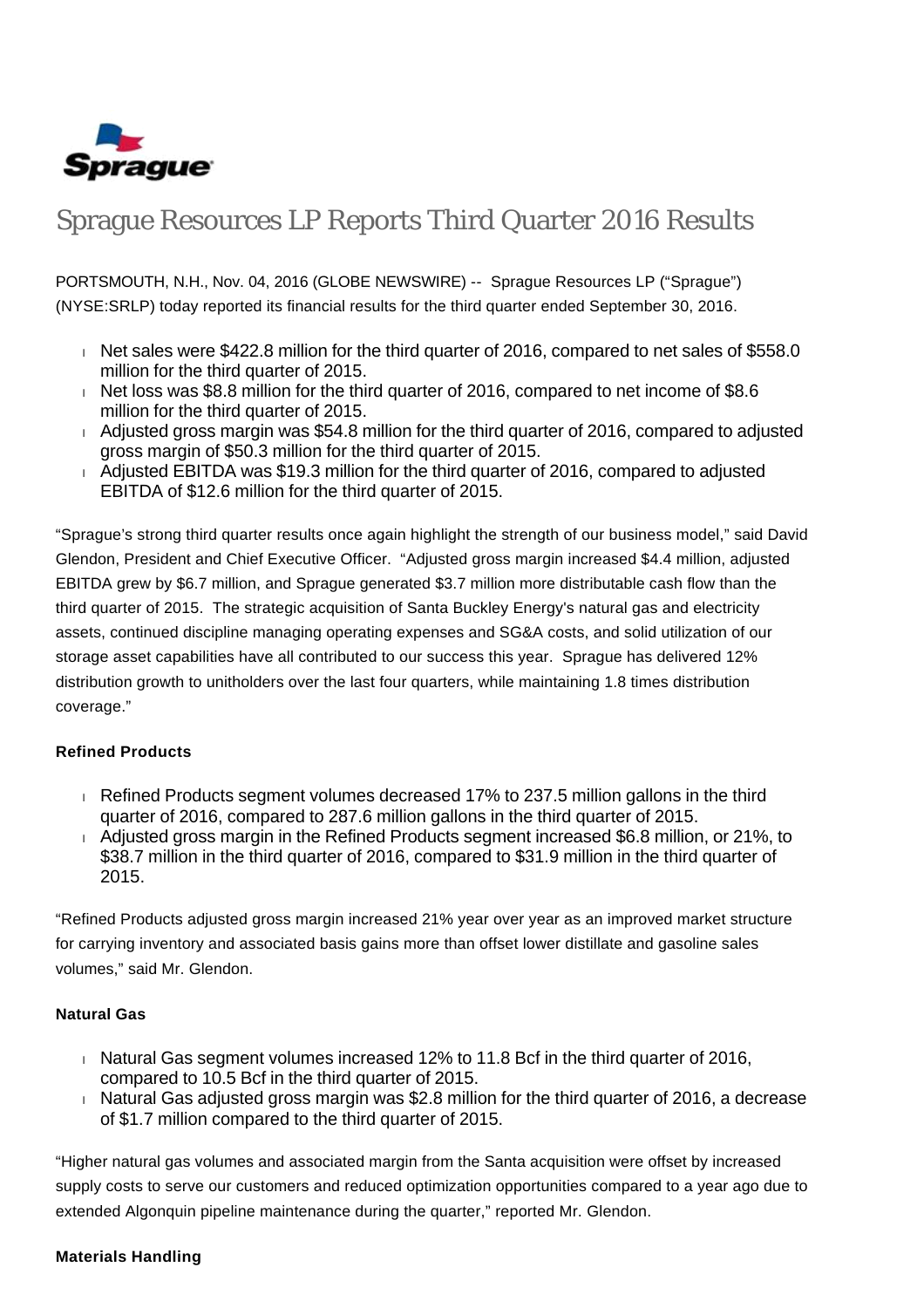$\pm$  Materials Handling adjusted gross margin decreased by \$0.7 million or 6%, to \$11.3 million for the third quarter 2016, compared to \$12.0 million for the third quarter 2015.

"Sprague's Materials Handling results were driven by windmill component handling timing differences and lower pulp export demand by our customers. Asphalt and furnace slag handling activities partially offset the break bulk declines," said Mr. Glendon.

#### **Quarterly Distribution Increase**

On October 28, 2016, the Board of Directors of Sprague's general partner, Sprague Resources GP LLC, announced its tenth consecutive distribution increase and approved a cash distribution of \$0.5625 per unit for the quarter ended September 30, 2016, representing a 3% increase over the distribution declared for the quarter ended June 30, 2016 and an increase of 12% over the quarterly distribution of \$0.5025 per unit paid in November 2015. The distribution will be paid November 14, 2016 to unitholders of record as of the close of business on November 8, 2016. Sprague's 2016 distribution coverage through September 30th was 1.6 times.

#### **Financial Results Conference Call**

Management will review Sprague's third quarter 2016 financial results in a teleconference call for analysts and investors today, November 7, 2016.

| Date and Time:               | November 7, 2016 at 1:00 PM ET   |
|------------------------------|----------------------------------|
| Dial-in numbers:             | (866) 516-2130 (U.S. and Canada) |
|                              | (678) 509-7612 (International)   |
| Participation Code: 97948815 |                                  |

The conference call may also be accessed live by a webcast available on the "Investor Relations" page of Sprague's website at [www.spragueenergy.com](http://www.spragueenergy.com/) and will be archived on the website for one year from the date of webcast. Additionally, this quarterly earnings release and our Non-GAAP Measures Quarterly Supplement are available in the Investor Relations section of Sprague's website referenced above.

#### **About Sprague Resources LP**

Sprague Resources LP is a master limited partnership engaged in the purchase, storage, distribution and sale of refined petroleum products and natural gas. Sprague also provides storage and handling services for a broad range of materials.

#### **Non-GAAP Financial Measures**

To supplement the financial information presented in accordance with United States generally accepted accounting principles ("GAAP"), Sprague's management uses certain non-GAAP financial measurements to evaluate its results of operations which include EBITDA, adjusted EBITDA, adjusted gross margin and distributable cash flow. Sprague believes that investors benefit from having access to the same financial measures that are used by its management and that these measures are useful to investors because they aid in comparing its operating performance with that of other companies with similar operations.

Below please find a description of how Sprague defines EBITDA, adjusted gross margin, adjusted EBIDTA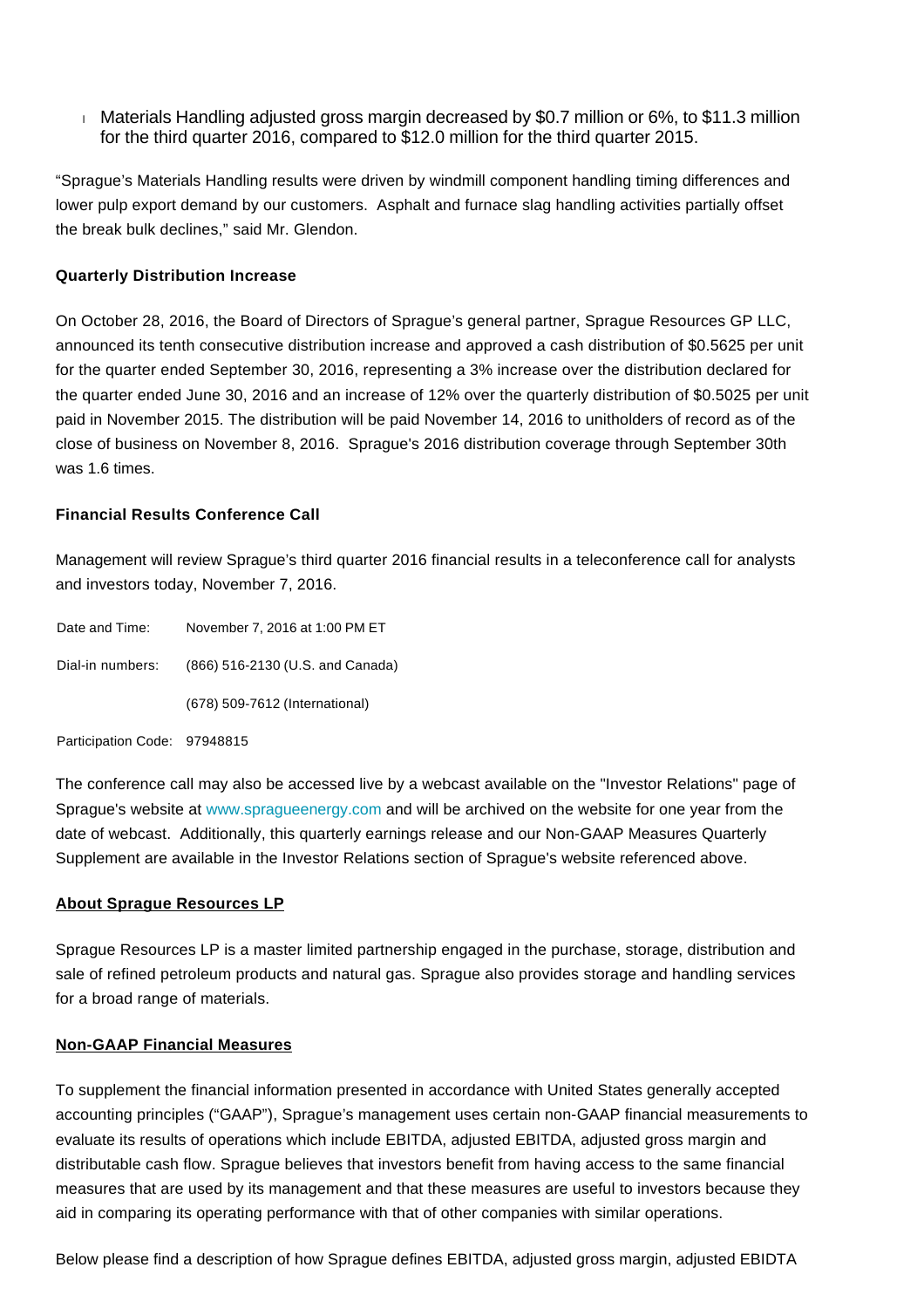and distributable cash flow. Please see the table titled "Reconciliation of Non-GAAP Measures" for a reconciliation of these non-GAAP measures to the most directly comparable GAAP measures.

As EBITDA, adjusted EBITDA, adjusted gross margin and distributable cash flow are measures not prepared in accordance with GAAP they should not be considered as alternatives to net income (loss), or operating income or any other measure of financial performance presented in accordance with GAAP. Additionally, Sprague's calculations of non-GAAP measures may not be comparable to similarly titled measures of other businesses because they may be defined differently by other companies.

### **EBITDA**

Sprague defines EBITDA as net income (loss) before interest, income taxes, depreciation and amortization. EBITDA is used as a supplemental financial measure by external users of Sprague's financial statements, such as investors, trade suppliers, research analysts and commercial banks to assess:

- The financial performance of Sprague's assets, operations and return on capital without regard to financing methods, capital structure or historical cost basis;
- $\blacksquare$  The ability of our assets to generate sufficient revenue, that when rendered to cash, will be available to pay interest on our indebtedness and make distributions to our equity holders;
- Repeatable operating performance that is not distorted by non-recurring items or market volatility; and
- The viability of acquisitions and capital expenditure projects.

## **Adjusted Gross Margin and Adjusted EBITDA**

The Partnership trades, purchases, stores and sells energy commodities that experience market value fluctuations. To manage the Partnership's underlying performance, including its physical and derivative positions, management utilizes adjusted gross margin and adjusted EBITDA, which are non-GAAP financial measures. Adjusted gross margin and adjusted EBITDA are also used by external users of the Partnership's consolidated financial statements to assess the Partnership's economic results of operations and its commodity market value reporting to lenders. In determining adjusted gross margin and adjusted EBITDA, the Partnership adjusts its segment results for the impact of unrealized hedging gains and losses with regard to refined products and natural gas inventory, prepaid forward contracts and natural gas transportation contracts. These adjustments align the unrealized hedging gains and losses to the period in which the revenue from the sale of inventory, prepaid fixed forwards and the utilization of transportation contracts relating to those hedges is realized in net income (loss). Adjusted gross margin has no impact on reported volumes or net sales.

Adjusted gross margin and adjusted EBITDA are used as supplemental financial measures by management to describe its operations and economic performance to investors, trade suppliers, research analysts and commercial banks to assess:

- $\blacksquare$  The economic results of its operations;
- The market value of its inventory and natural gas transportation contracts for financial reporting to lenders, as well as for borrowing base purposes; and
- Repeatable operating performance that is not distorted by non-recurring items or market volatility.

# **Distributable Cash Flow**

Sprague defines distributable cash flow as adjusted EBITDA less cash interest expense, cash taxes, and maintenance capital expenditures. Distributable cash flow calculations also reflect the elimination of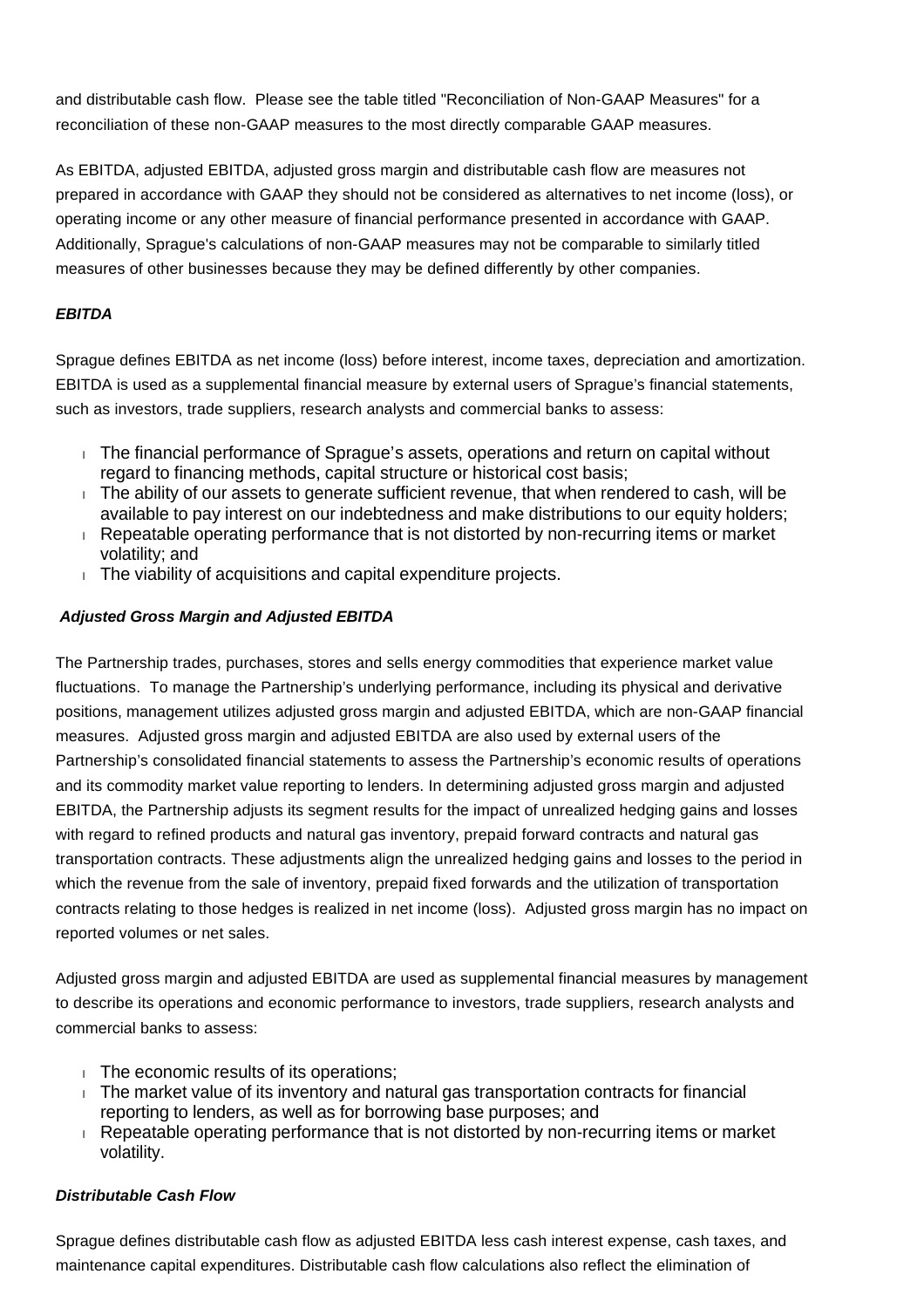compensation expense expected to be settled with the issuance of Partnership units, expenses related to business combinations and other adjustments. Distributable cash flow is a significant performance measure used by Sprague and by external users of its financial statements, such as investors, commercial banks and research analysts, to compare the cash generating performance of the Partnership in relation to the cash distributions expected to be paid to its unitholders. Distributable cash flow is also an important financial measure for Sprague's unitholders since it serves as an indicator of its success in providing a return on investment. Additionally, distributable cash flow is utilized as a performance measure in certain of its compensation plans. Distributable cash flow indicates to investors whether or not Sprague can generate performance that can sustain or support an increase in quarterly distribution rates. Distributable cash flow is also a quantitative standard used throughout the investment community with respect to publicly-traded partnerships because the value of a unit of such an entity is generally determined by the unit's yield, which in turn is based on the distributions to a unitholder.

#### **Forward Looking Statements**

This press release may include forward-looking statements. These forward-looking statements involve risks and uncertainties and other factors that are difficult to predict and many of which are beyond management's control. Although Sprague believes that the assumptions underlying these statements are reasonable, investors are cautioned that such forward-looking statements are inherently uncertain and involve risks that may affect our business prospects and performance causing actual results to differ from those discussed in the foregoing release. Such risks and uncertainties include, by way of example and not of limitation: increased competition for our products or services; changes in supply or demand for our products; changes in operating conditions and costs; changes in the level of environmental remediation spending; potential equipment malfunction; potential labor issues; the legislative or regulatory environment; terminal construction/repair delays; nonperformance by major customers or suppliers; and political and economic conditions, including the impact of potential terrorist acts and international hostilities. These and other applicable risks and uncertainties have been described more fully in Sprague's most recent Annual Report on Form 10-K filed with the U.S. Securities and Exchange Commission ("SEC") on March 10, 2016, and in our subsequent Form 10-Q filings, as well as Form 8-K and other documents filed with the SEC.

Sprague does not provide guidance on expected net income (loss) (the GAAP financial measure most directly comparable to adjusted EBITDA) due to the inherent difficulty and impracticality of forecasting certain amounts required by GAAP such as unrealized gains and losses on derivative hedges.

Sprague undertakes no obligation and does not intend to update any forward-looking statements to reflect new information or future events. You are cautioned not to place undue reliance on these forward-looking statements which speak only as of the date of this press release.

This release is intended to be a qualified notice under Treasury Regulation Section 1.1446-4(b). Brokers and nominees should treat one hundred percent (100.0%) of Sprague's distributions to non-U.S. investors as being attributable to income that is effectively connected with a United States trade or business. Accordingly, Sprague's distributions to non-U.S. investors are subject to federal income tax withholding at the highest applicable effective tax rate.

(Financial Tables Below)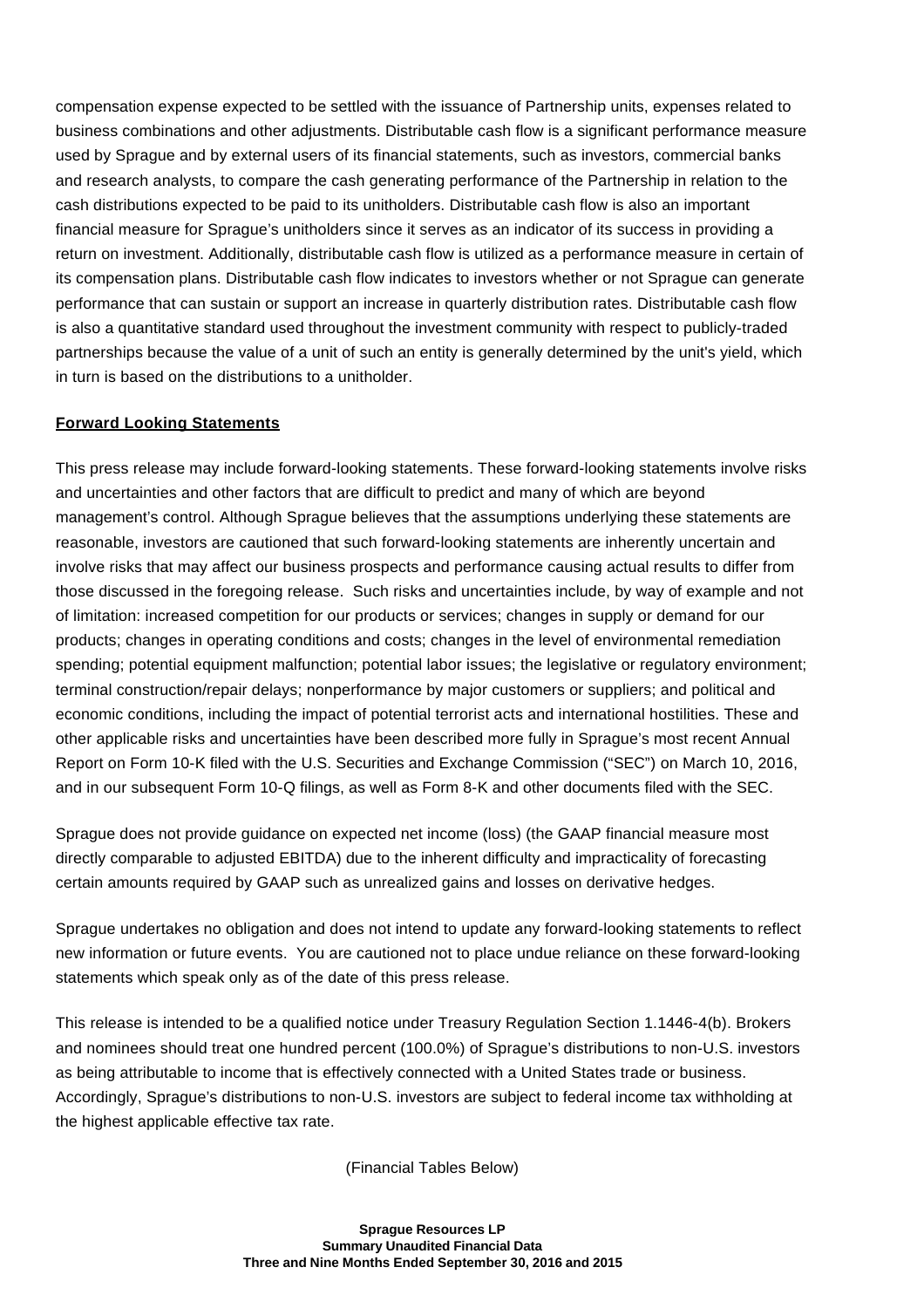|                                                                       |                   | Jυ,        |    |            |    | υv,        |    |            |  |  |  |  |  |
|-----------------------------------------------------------------------|-------------------|------------|----|------------|----|------------|----|------------|--|--|--|--|--|
|                                                                       |                   | 2016       |    | 2015       |    | 2016       |    | 2015       |  |  |  |  |  |
|                                                                       | (\$ in thousands) |            |    |            |    |            |    |            |  |  |  |  |  |
| <b>Statement of Operations Data:</b>                                  |                   |            |    |            |    |            |    |            |  |  |  |  |  |
| Net sales                                                             | \$                | 422,779    | \$ | 558,022    | \$ | 1,623,173  | \$ | 2,818,123  |  |  |  |  |  |
| Operating costs and expenses:                                         |                   |            |    |            |    |            |    |            |  |  |  |  |  |
| Cost of products sold (exclusive of depreciation<br>and amortization) |                   | 383,211    |    | 498,537    |    | 1,463,938  |    | 2,604,969  |  |  |  |  |  |
| Operating expenses                                                    |                   | 15,725     |    | 17,870     |    | 49,078     |    | 54,394     |  |  |  |  |  |
| Selling, general and administrative                                   |                   | 19,735     |    | 19,894     |    | 62,099     |    | 71,193     |  |  |  |  |  |
| Depreciation and amortization                                         |                   | 5,329      |    | 5,188      |    | 16,001     |    | 15,365     |  |  |  |  |  |
| Total operating costs and expenses                                    |                   | 424,000    |    | 541,489    |    | 1,591,116  |    | 2,745,921  |  |  |  |  |  |
| Operating (loss) income                                               |                   | (1,221)    |    | 16,533     |    | 32,057     |    | 72,202     |  |  |  |  |  |
| Other (expense) income                                                |                   | (19)       |    |            |    | (114)      |    | 514        |  |  |  |  |  |
| Interest income                                                       |                   | 40         |    | 138        |    | 379        |    | 367        |  |  |  |  |  |
| Interest expense                                                      |                   | (6,685)    |    | (6, 399)   |    | (20, 179)  |    | (20, 624)  |  |  |  |  |  |
| (Loss) income before income taxes                                     |                   | (7,885)    |    | 10,272     |    | 12,143     |    | 52,459     |  |  |  |  |  |
| Income tax provision                                                  |                   | (909)      |    | (1,692)    |    | (861)      |    | (2, 490)   |  |  |  |  |  |
| Net (loss) income                                                     |                   | (8,794)    |    | 8,580      |    | 11,282     |    | 49,969     |  |  |  |  |  |
| Incentive distributions declared                                      |                   | (488)      |    | (105)      |    | (1, 144)   |    | (154)      |  |  |  |  |  |
| Limited partners' interest in net (loss) income                       | \$                | (9, 282)   | \$ | 8,475      | \$ | 10,138     | \$ | 49,815     |  |  |  |  |  |
| Net (loss) income per limited partner unit:                           |                   |            |    |            |    |            |    |            |  |  |  |  |  |
| Common - basic                                                        | \$                | (0.44)     | \$ | 0.40       | \$ | 0.48       | \$ | 2.37       |  |  |  |  |  |
| Common - diluted                                                      | \$                | (0.44)     | S  | 0.39       | \$ | 0.46       | \$ | 2.32       |  |  |  |  |  |
| Subordinated - basic and diluted                                      | \$                | (0.44)     | \$ | 0.40       | \$ | 0.48       | \$ | 2.37       |  |  |  |  |  |
| Units used to compute net (loss) income per limited<br>partner unit:  |                   |            |    |            |    |            |    |            |  |  |  |  |  |
| Common - basic                                                        |                   | 11,229,805 |    | 10,999,848 |    | 11,189,987 |    | 10,965,400 |  |  |  |  |  |
| Common - diluted                                                      |                   | 11,229,805 |    | 11,253,395 |    | 11,506,830 |    | 11,199,128 |  |  |  |  |  |
| Subordinated - basic and diluted                                      |                   | 10,071,970 |    | 10,071,970 |    | 10,071,970 |    | 10,071,970 |  |  |  |  |  |

#### **Three Months Ended September Nine Months Ended September 30, 30,**

#### **Sprague Resources LP Volume, Net Sales and Adjusted Gross Margin by Segment Three and Nine Months Ended September 30, 2016 and 2015**

|                                                                               | <b>Three Months Ended</b><br>September 30, |             |      |             | <b>Nine Months Ended September</b><br>30, |             |    |             |  |  |  |
|-------------------------------------------------------------------------------|--------------------------------------------|-------------|------|-------------|-------------------------------------------|-------------|----|-------------|--|--|--|
|                                                                               | 2016                                       |             | 2015 |             | 2016                                      |             |    | 2015        |  |  |  |
|                                                                               |                                            | (unaudited) |      | (unaudited) |                                           | (unaudited) |    | (unaudited) |  |  |  |
|                                                                               | (\$ and volumes in thousands)              |             |      |             |                                           |             |    |             |  |  |  |
| <b>Volumes:</b>                                                               |                                            |             |      |             |                                           |             |    |             |  |  |  |
| Refined products (gallons)                                                    |                                            | 237,510     |      | 287,574     |                                           | 978,264     |    | 1,303,092   |  |  |  |
| Natural gas (MMBtus)                                                          |                                            | 11,810      |      | 10,516      |                                           | 44,799      |    | 42,747      |  |  |  |
| Materials handling (short tons)                                               |                                            | 764         |      | 790         |                                           | 2,016       |    | 1,859       |  |  |  |
| Materials handling (gallons)                                                  |                                            | 78,330      |      | 62,244      |                                           | 234,738     |    | 186,984     |  |  |  |
| <b>Net Sales:</b>                                                             |                                            |             |      |             |                                           |             |    |             |  |  |  |
| Refined products                                                              | \$                                         | 350,528     | \$   | 488,639     | \$                                        | 1,331,197   | \$ | 2,499,335   |  |  |  |
| Natural gas                                                                   |                                            | 55,868      |      | 52,568      |                                           | 240,256     |    | 265,805     |  |  |  |
| Materials handling                                                            |                                            | 11,304      |      | 12,027      |                                           | 35,848      |    | 33,905      |  |  |  |
| Other operations                                                              |                                            | 5,079       |      | 4,788       |                                           | 15,872      |    | 19,078      |  |  |  |
| Total net sales                                                               |                                            | 422,779     | \$   | 558,022     | S                                         | 1,623,173   | S  | 2,818,123   |  |  |  |
| Reconciliation of Operating (Loss) Income to<br><b>Adjusted Gross Margin:</b> |                                            |             |      |             |                                           |             |    |             |  |  |  |
| <b>Operating (loss) income</b>                                                | \$                                         | (1,221)     | -\$  | 16,533      | \$                                        | 32,057      | \$ | 72,202      |  |  |  |
| Operating costs and expenses not allocated to                                 |                                            |             |      |             |                                           |             |    |             |  |  |  |